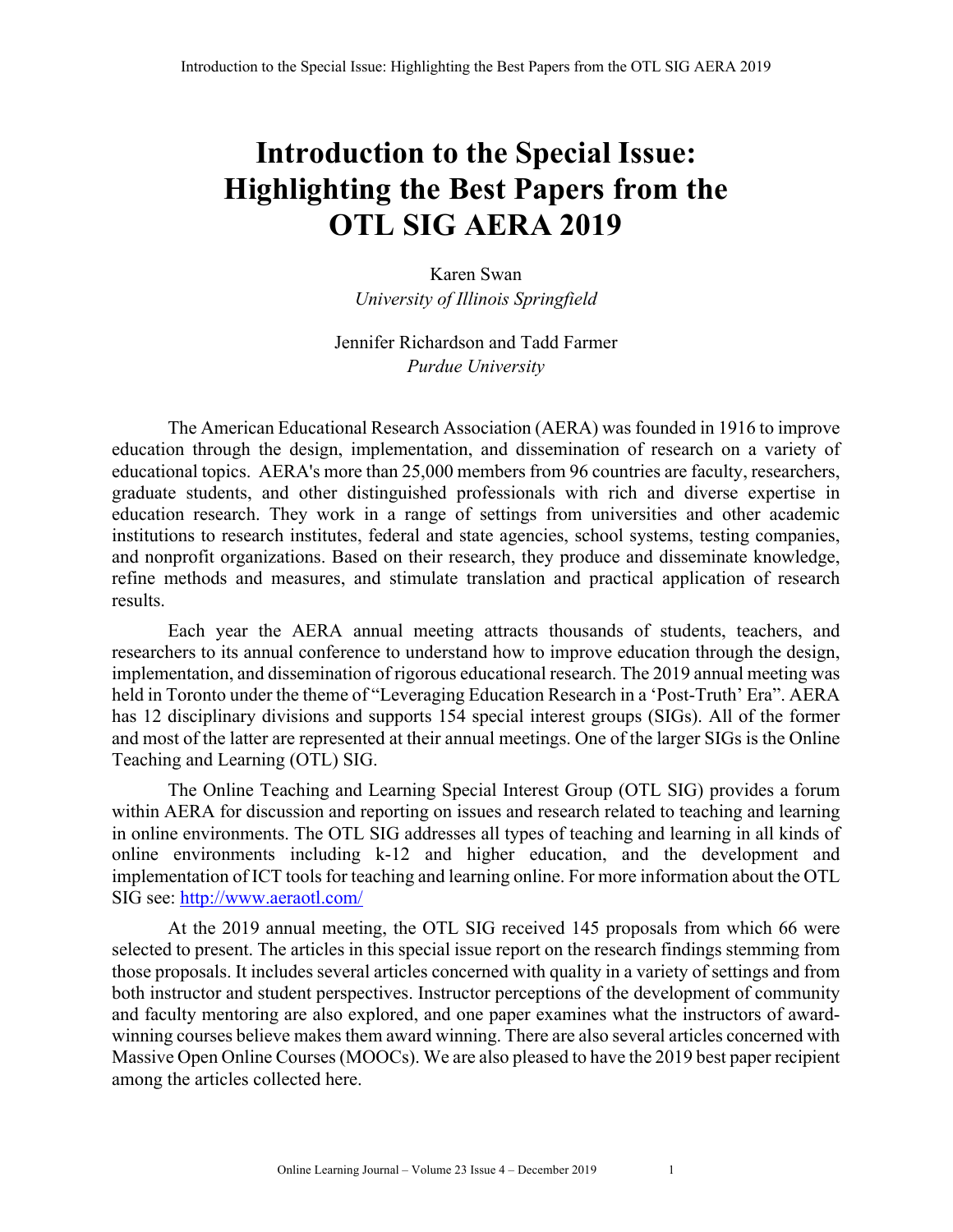Peter Shea and Temi Bidierano's article on the "Effects of Online Course Load on Degree Completion, Transfer, and Dropout Among Community College Students of the State University of New York" was the winner the 2019 OTL SIG best paper award. It explored the issue of whether or not community college students taking online courses are at greater academic risk than their peers who only take courses face-to-face. Previous research by the authors suggested that community college students taking up to 40% of their courses online were more likely to succeed while students taking more than 40% of their courses online were less likely to succeed. In this statewide study using data from the 30 community colleges in the State of New York system, they controlled for successful course completion to investigate the odds of successful degree completion. They found that students who attempted the majority of their semester courses online *but failed to accrue* credit for them were the most at risk. However, when controlling for successful course completion, the odds of degree completion increased for each additional unit of successful online study. The study concluded that when controlling for covariates known to impact degree completion community college students who successfully completed online courses, on average, nearly doubled their chances of earning a degree or transferring to a 4-year college.

The next two articles in this special issue looked at factors that predict success in online courses and a self-paced orientation designed to help students succeed online. Yu-Chen Yeh, Oi-Man Kwok, Hsiang-Yu Chien, Noelle Wall Sweany, Eunkyeng Baek, and William McIntosh report on findings from research on the structural relationships among achievement goal orientations, self-regulated learning strategies (SRL), supportive online learning behaviors, and expected academic outcome in various online courses in "How College Students' Achievement Goal Orientations Predict Their Expected Online Learning Outcome: The Mediation Roles of Self-Regulated Learning Strategies and Supportive Online Learning Behaviors." The results showed that two of the achievement goal orientations, mastery-approach goals (MAP) and masteryavoidance goals (MAV), predicted the adoption of the self-regulated learning strategies and supportive online learning behaviors, which, in turn, predicted students' expected academic outcome for their online course. Specifically, students with higher mastery-approach goals were more likely to adopt different types of self-regulated learning strategies and supportive online learning behaviors to facilitate their learning experience. By contrast, students with higher mastery-avoidance goals were less likely to adopt self-regulated learning strategies and supportive online learning behaviors, which, in turn, led to lower grade expectations.

In "Evaluating Online Learning Orientation Design with a Readiness Scale," Juhong Christie Liu reports on research which studied the effects of a self-paced orientation course on student online learning readiness (SOLR) using a multi-year design-based research approach. There were three key findings. First, the self-paced asynchronous orientation improved students' online learning readiness in social, technical, and communication domains. Secondly, student perceptions of needing peer interaction on the pre-test merged with student-instructor interaction on the post-test; that is, students found that interacting with the instructor in the orientation satisfied their communication needs. Thirdly, the SOLR instrument (Yu & Richardson, 2015; Yu, 2018) served as an effective evaluative instrument for the design of the online orientation.

Four of the articles in this issue are concerned with MOOCs (Massive Open Online Courses : two explore tools for characterizing MOOC pedagogies, the Expanded Assessing MOOC Pedagogies instrument and the Course Scan rubric. Another investigates instructor perceptions of student learning in MOOCs and the last article investigates instructor and technology support for the development of students' self-monitoring skills for self-directed learning.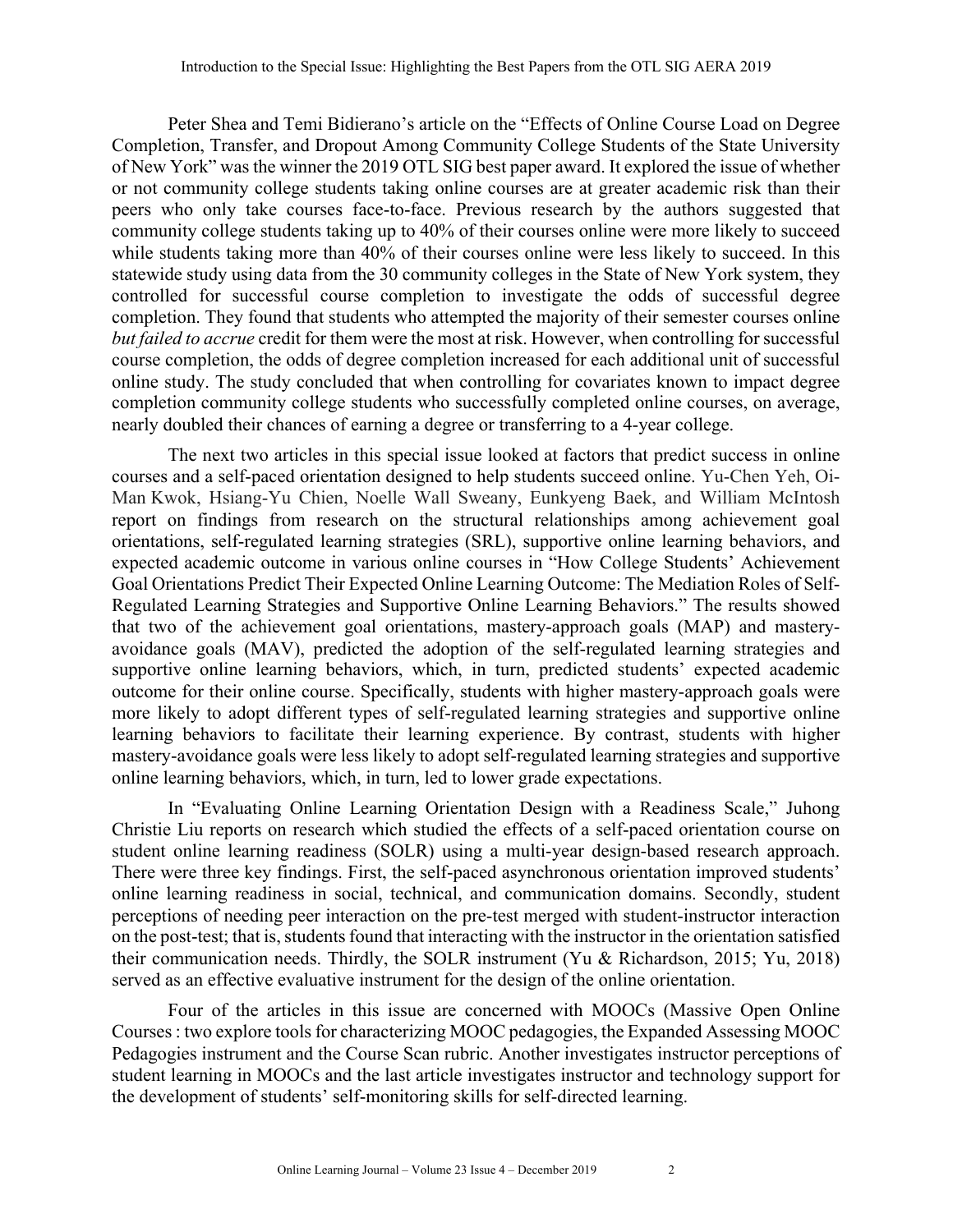Rebecca Quintana and Yuanru Tan investigated tools and methodologies for describing MOOC pedagogies in "Characterizing MOOC Pedagogies: Exploring Tools and Methods for Learning Designers and Researchers." To begin with, the researchers iteratively refined an existing instrument, the Assessing MOOC Pedagogies (AMP) tool to produce an Expanded AMP tool which they used to describe the pedagogies of 20 MOOCs. They then used cluster analysis to identify pedagogically similar courses and identified three factors that seemed to distinguish among clusters outside of the Expanded AMP characterization. Interestingly, initial analysis revealed that courses created by the same instructional design team, courses produced within the same time frame, and courses created as part of a single specialization were most likely to be grouped together.

"Instructional Quality of Business MOOCs: Indicators and Initial Findings" by Marc Egloffstein, Kristina Koegler, and Dirk Ifenthaler similarly focuses on MOOC pedagogies, but focuses on quality as assessed by Margaryan, Bianco, and Littlejohn's (2015) Course Scan instrument. A pilot study of 101 business MOOCs revealed rather low overall instructional quality. While most aspects of structuredness and clarity were rated high across the MOOCs studied, but the implementation of instructional design principles within them generally fell notably behind. The implications from this study point towards a learner-oriented notion of instructional quality and individualized learning and increased learner support in business MOOCs. The results suggest that there is ample room for improvement in MOOC design, in particular in the direction of individualized learning and increased learner support. The authors also argue for the development of specific measures that embody a learner-oriented notion of instructional quality,

Meina Zhu and Curt Bonk's article, "Designing MOOCs to Facilitate Participant Self-Monitoring for Self-Directed Learning," investigated how instructors design and deliver their courses to develop students' self-monitoring skills for self-directed learning as well as technologies used to support the same. It reports that to foster student self-monitoring, instructors helped students learn to use cognitive and metacognitive processes to produce internal feedback. To facilitate cognitive processes, MOOC instructors provided quizzes, tutorials, learning strategies, learning aids, and progress bars. For metacognition, they provided reflection questions and attempted to create learning communities. In addition, MOOC instructors, teaching assistants, and peers provided external feedback for students' self-monitoring. Across these findings, technology played a central role in supporting students' self-monitoring. MOOC instructors mentioned that a variety of technologies were used to facilitate students' self-monitoring, including synchronous communication technologies, asynchronous communication technologies, and feedback tools.

Another way of assessing MOOC quality is to consider the quality of student learning within them. This is the approach taken by Jacob Askeroth and Jennifer C. Richardson in "Instructor Perceptions of Quality Learning in MOOCs they Teach." In this case study, the authors completed semi-structured interviews with three MOOC instructors to explore their perceptions of the quality of learning in the courses they teach. Course and document reviews were implemented to observe concrete examples of those perceptions in practice. The findings suggest that instructors do believe that quality learning can take place within a MOOC, which they generally see as being accomplished through social constructivism (manifest in discussions dialogues, negotiations and collaborations) and self-regulated learning (evidenced as learners accomplish their intended goals).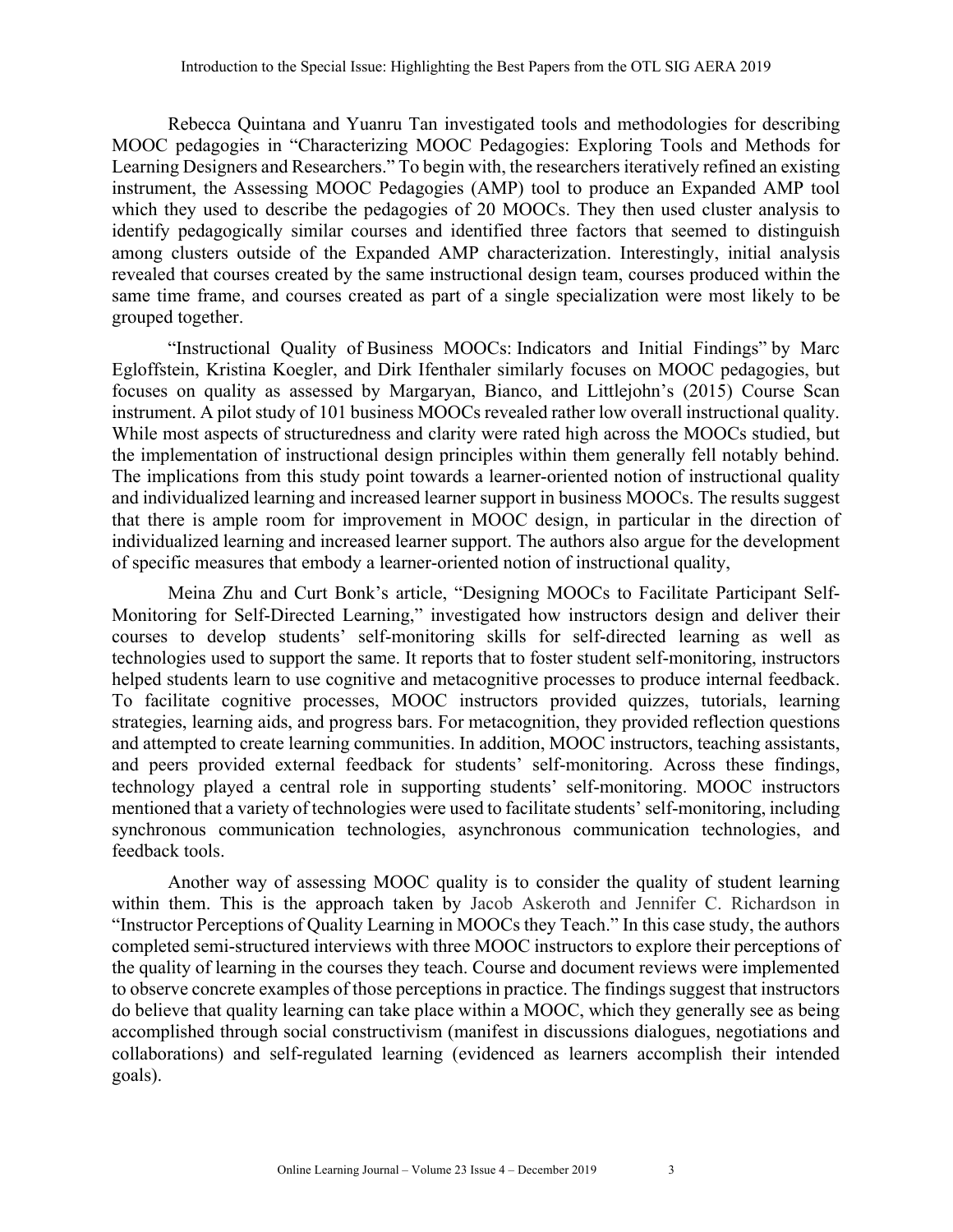Indeed, instructor perspectives provided the data for three additional studies included in this special issue, and student perceptions provided the data for another two. Swapna Kumar, Florence Martin, Kiran Budhrani, and Albert Ritzhaupt's article "Award-winning faculty online teaching practice: Elements of award-winning courses," reports on the perspectives of eight awardwinning online faculty on what made their courses superior and the differences between expert and novice online instructors. The five main areas that emerged from interviews were: authentic and relevant course materials connected to practice, the use of multimedia resources, student creation of digital content individually and collaboratively, student reflections on learning, and the instructor's explanation of the purpose of activities, technologies and assessments in the online course. Award-winning faculty also emphasized the importance of using data and evaluation practices and reflecting on course offerings. Faculty described expert online instructors as being experienced and comfortable in the online environment, using a wide range of strategies, being willing to learn, using data and analytics, and engaged in continuous improvement.

Sharla Berry likewise focuses on faculty perspectives in "Faculty Perspectives on Online Learning: The Instructors' Role in Creating Community". This qualitative case study builds on a previous study of students' perspectives on community in an online program. The findings suggest that while online students' sense of community was influenced by their interactions in class, in study groups, and at in-person social events, online faculty saw their role in cultivating community as limited to the classroom. Professional and personal obligations as well as the academic reward structure limited faculty engagement in the online community. The findings have interesting implications for developing distance programs that support both student and faculty needs.

In "The Impact of the Cooperative Mentorship Model on Faculty Preparedness to Develop Online Courses," Larisa Olesova and Susan Campbell explore the efficacy of a cooperative mentorship model from the perspectives of the faculty being mentored. A purposive sample of eleven faculty were interviewed concerning their perceptions of the program and the factors influencing successful cooperation between themselves and the instructional designers. Results indicated that faculty perceived their relationships with instructional designers to be effective because they were able to align resources and instructional strategies with learning outcomes, they used time efficiently, and they were also able to apply acquired skills to the development of online courses. The major factors they believed affected the success of these relationships were motivation, open-mindedness, and a focus on work. The study also found evidence that cooperative mentorship relations between university faculty and instructional designers can lead to the development high quality online courses.

Student perceptions are the focus in Ayesha Sadaf, Florence Martin, and Lynn Ahlgrim-Delzell's article, "Student Perceptions of the Impact of Quality Matters–Certified Online Courses on Their Learning and Engagement". Quality Matters (QM) is one of the most widely adopted sets of standards for best practices in online courses to promote student learning. In their study, fifty online graduate students completed a survey developed based on the 43 rubrics in the QM instrument. Among the eight categories into which the rubrics are clustered, students rated Course Activities and Learner Interaction as having the highest impact on both student learning and engagement. "Clear expectations" loaded as the highest factor for both learning and engagement. These results will help instructional designers and online instructors understand the impact of individual QM design standards from students' point of view to design online courses that effectively contribute to their learning and engagement.